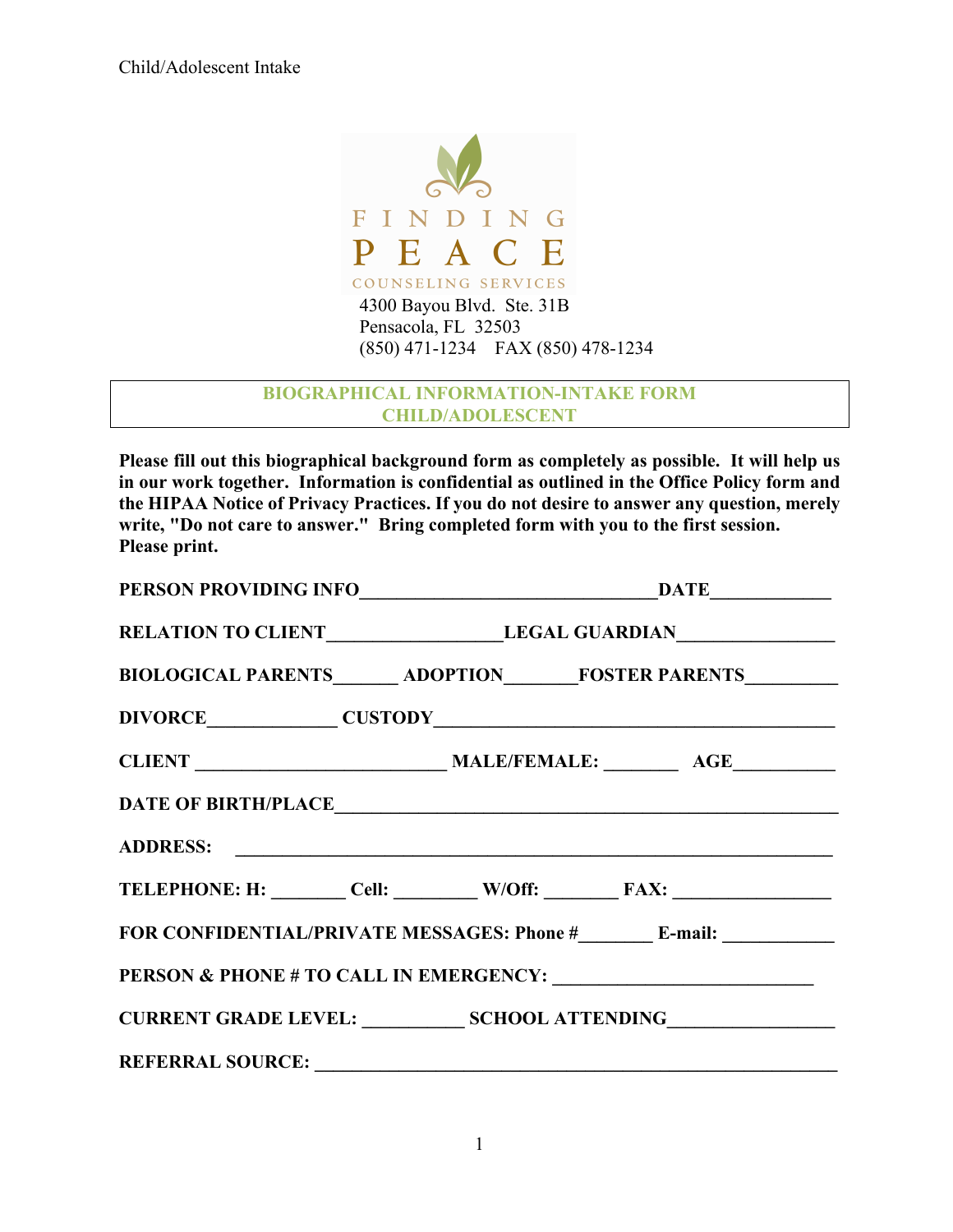**PRESENTING PROBLEM** (be as specific as you can: when did it start, how does it affect the child and your family, school, social settings, etc…)

**\_\_\_\_\_\_\_\_\_\_\_\_\_\_\_\_\_\_\_\_\_\_\_\_\_\_\_\_\_\_\_\_\_\_\_\_\_\_\_\_\_\_\_\_\_\_\_\_\_\_\_\_\_\_\_\_\_\_\_\_\_\_\_\_\_\_\_\_\_\_\_\_\_\_\_\_\_**

**\_\_\_\_\_\_\_\_\_\_\_\_\_\_\_\_\_\_\_\_\_\_\_\_\_\_\_\_\_\_\_\_\_\_\_\_\_\_\_\_\_\_\_\_\_\_\_\_\_\_\_\_\_\_\_\_\_\_\_\_\_\_\_\_\_\_\_\_\_\_\_\_\_\_\_\_\_**  $\mathcal{L}_\mathcal{L} = \{ \mathcal{L}_\mathcal{L} = \{ \mathcal{L}_\mathcal{L} = \{ \mathcal{L}_\mathcal{L} = \{ \mathcal{L}_\mathcal{L} = \{ \mathcal{L}_\mathcal{L} = \{ \mathcal{L}_\mathcal{L} = \{ \mathcal{L}_\mathcal{L} = \{ \mathcal{L}_\mathcal{L} = \{ \mathcal{L}_\mathcal{L} = \{ \mathcal{L}_\mathcal{L} = \{ \mathcal{L}_\mathcal{L} = \{ \mathcal{L}_\mathcal{L} = \{ \mathcal{L}_\mathcal{L} = \{ \mathcal{L}_\mathcal{$ 

**\_\_\_\_\_\_\_\_\_\_\_\_\_\_\_\_\_\_\_\_\_\_\_\_\_\_\_\_\_\_\_\_\_\_\_\_\_\_\_\_\_\_\_\_\_\_\_\_\_\_\_\_\_\_\_\_\_\_\_\_\_\_\_\_\_\_\_\_\_\_\_\_\_\_\_\_\_**

**Estimate the severity of above problem:** 

Mild Moderate Severe Very severe

**What have you done to address the problem so far?** 

 $\mathcal{L}_\mathcal{L} = \{ \mathcal{L}_\mathcal{L} = \{ \mathcal{L}_\mathcal{L} = \{ \mathcal{L}_\mathcal{L} = \{ \mathcal{L}_\mathcal{L} = \{ \mathcal{L}_\mathcal{L} = \{ \mathcal{L}_\mathcal{L} = \{ \mathcal{L}_\mathcal{L} = \{ \mathcal{L}_\mathcal{L} = \{ \mathcal{L}_\mathcal{L} = \{ \mathcal{L}_\mathcal{L} = \{ \mathcal{L}_\mathcal{L} = \{ \mathcal{L}_\mathcal{L} = \{ \mathcal{L}_\mathcal{L} = \{ \mathcal{L}_\mathcal{$ 

WHAT IS YOUR METHOD OF DISCIPLINE? (Corporal punishment, lectures, takes privilege away, rewards, etc)

**\_\_\_\_\_\_\_\_\_\_\_\_\_\_\_\_\_\_\_\_\_\_\_\_\_\_\_\_\_\_\_\_\_\_\_\_\_\_\_\_\_\_\_\_\_\_\_\_\_\_\_\_\_\_\_\_\_\_\_\_\_\_\_\_\_\_\_\_\_\_\_\_\_\_\_\_\_ \_\_\_\_\_\_\_\_\_\_\_\_\_\_\_\_\_\_\_\_\_\_\_\_\_\_\_\_\_\_\_\_\_\_\_\_\_\_\_\_\_\_\_\_\_\_\_\_\_\_\_\_\_\_\_\_\_\_\_\_\_\_\_\_\_\_\_\_\_\_\_\_\_\_\_\_\_**

 $\mathcal{L}_\mathcal{L} = \mathcal{L}_\mathcal{L} = \mathcal{L}_\mathcal{L} = \mathcal{L}_\mathcal{L} = \mathcal{L}_\mathcal{L} = \mathcal{L}_\mathcal{L} = \mathcal{L}_\mathcal{L} = \mathcal{L}_\mathcal{L} = \mathcal{L}_\mathcal{L} = \mathcal{L}_\mathcal{L} = \mathcal{L}_\mathcal{L} = \mathcal{L}_\mathcal{L} = \mathcal{L}_\mathcal{L} = \mathcal{L}_\mathcal{L} = \mathcal{L}_\mathcal{L} = \mathcal{L}_\mathcal{L} = \mathcal{L}_\mathcal{L}$ 

**DESCRIBE CLIENT HISTORY IN GENERAL (Mood, relationships with parents, siblings,** others, school, neighborhood, relocations, and significant events):

 $\mathcal{L}_\mathcal{L} = \{ \mathcal{L}_\mathcal{L} = \{ \mathcal{L}_\mathcal{L} = \{ \mathcal{L}_\mathcal{L} = \{ \mathcal{L}_\mathcal{L} = \{ \mathcal{L}_\mathcal{L} = \{ \mathcal{L}_\mathcal{L} = \{ \mathcal{L}_\mathcal{L} = \{ \mathcal{L}_\mathcal{L} = \{ \mathcal{L}_\mathcal{L} = \{ \mathcal{L}_\mathcal{L} = \{ \mathcal{L}_\mathcal{L} = \{ \mathcal{L}_\mathcal{L} = \{ \mathcal{L}_\mathcal{L} = \{ \mathcal{L}_\mathcal{$ **\_\_\_\_\_\_\_\_\_\_\_\_\_\_\_\_\_\_\_\_\_\_\_\_\_\_\_\_\_\_\_\_\_\_\_\_\_\_\_\_\_\_\_\_\_\_\_\_\_\_\_\_\_\_\_\_\_\_\_\_\_\_\_\_\_\_\_\_\_\_\_\_\_\_\_\_\_ \_\_\_\_\_\_\_\_\_\_\_\_\_\_\_\_\_\_\_\_\_\_\_\_\_\_\_\_\_\_\_\_\_\_\_\_\_\_\_\_\_\_\_\_\_\_\_\_\_\_\_\_\_\_\_\_\_\_\_\_\_\_\_\_\_\_\_\_\_\_\_\_\_\_\_\_\_**

**LEGAL GUARDIAN PAST & PRESENT MARRIAGE/S** (years together, names & statement about the nature of the couple relationship/s and relationship with the child, i.e., friendly, distant, physically/emotionally abusive, loving, hostile, divorce, custody issues):

**\_\_\_\_\_\_\_\_\_\_\_\_\_\_\_\_\_\_\_\_\_\_\_\_\_\_\_\_\_\_\_\_\_\_\_\_\_\_\_\_\_\_\_\_\_\_\_\_\_\_\_\_\_\_\_\_\_\_\_\_\_\_\_\_\_\_\_\_\_\_\_\_\_\_\_\_\_ \_\_\_\_\_\_\_\_\_\_\_\_\_\_\_\_\_\_\_\_\_\_\_\_\_\_\_\_\_\_\_\_\_\_\_\_\_\_\_\_\_\_\_\_\_\_\_\_\_\_\_\_\_\_\_\_\_\_\_\_\_\_\_\_\_\_\_\_\_\_\_\_\_\_\_\_\_**  $\mathcal{L}_\mathcal{L} = \{ \mathcal{L}_\mathcal{L} = \{ \mathcal{L}_\mathcal{L} = \{ \mathcal{L}_\mathcal{L} = \{ \mathcal{L}_\mathcal{L} = \{ \mathcal{L}_\mathcal{L} = \{ \mathcal{L}_\mathcal{L} = \{ \mathcal{L}_\mathcal{L} = \{ \mathcal{L}_\mathcal{L} = \{ \mathcal{L}_\mathcal{L} = \{ \mathcal{L}_\mathcal{L} = \{ \mathcal{L}_\mathcal{L} = \{ \mathcal{L}_\mathcal{L} = \{ \mathcal{L}_\mathcal{L} = \{ \mathcal{L}_\mathcal{$ 

**\_\_\_\_\_\_\_\_\_\_\_\_\_\_\_\_\_\_\_\_\_\_\_\_\_\_\_\_\_\_\_\_\_\_\_\_\_\_\_\_\_\_\_\_\_\_\_\_\_\_\_\_\_\_\_\_\_\_\_\_\_\_\_\_\_\_\_\_\_\_\_\_\_\_\_\_\_ SIBLINGS/STEP-SIBLINGS** (name/age, brief statement about the relationship with the child)

| ◠<br>$\bullet$           |  |
|--------------------------|--|
| $\overline{\phantom{a}}$ |  |
|                          |  |

**MEDICAL DOCTOR/S** (name /phone):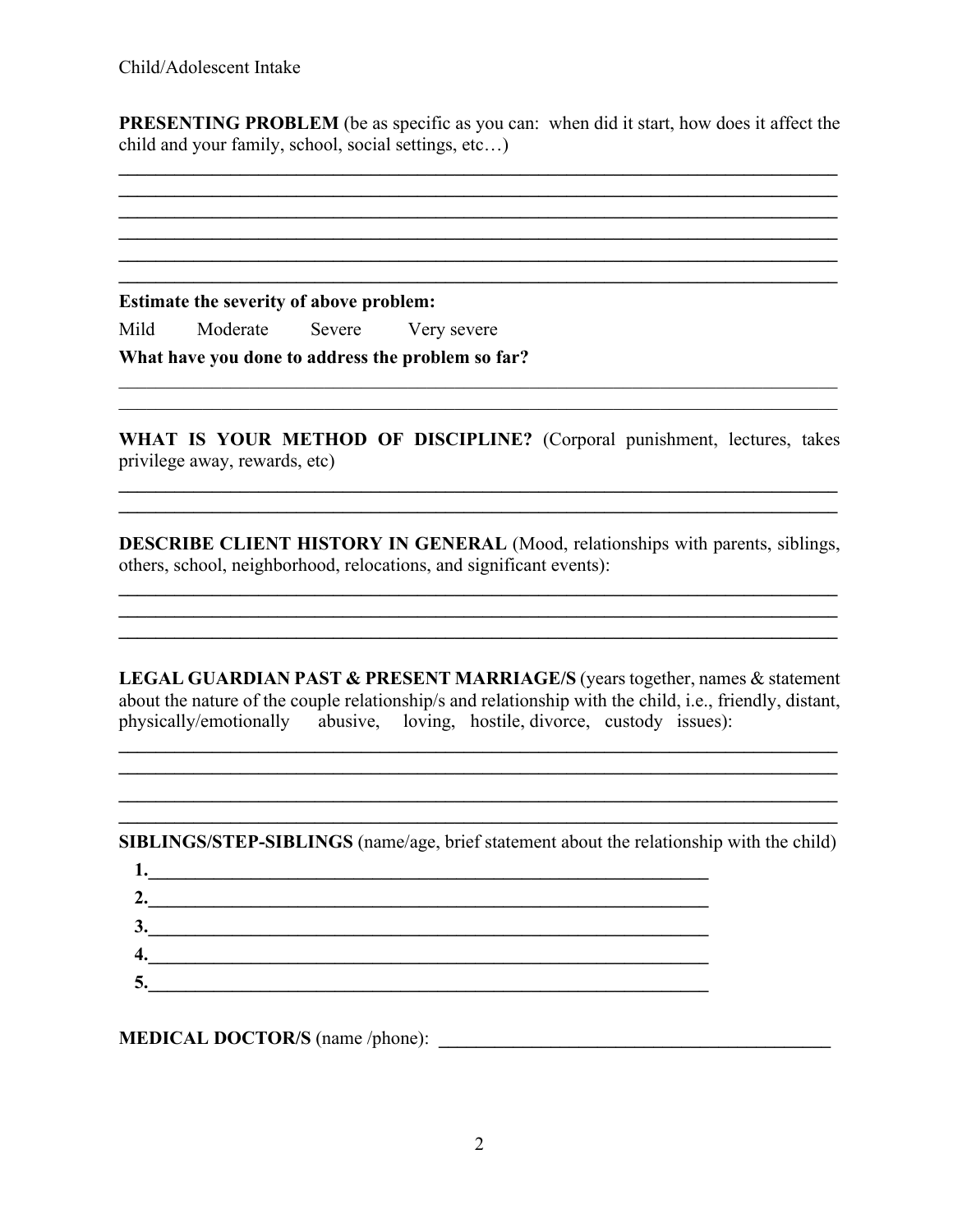PAST/PRESENT MEDICAL CARE (major medical problems, surgeries, accidents, falls, illness, allergies):

SPECIFY MEDICATION AND DOSAGES your child is presently taking and for what. **PRINT** clearly:

PAST/PRESENT DRUG/ALCOHOL USE/ABUSE (age started, drugs used, frequency, treatments):

SUICIDE ATTEMPT/S, THREAT/S or AGGRESSIVE BEHAVIOR (describe: ages, reasons, circumstances, how, etc)

SELF INJURIOUS BEHAVIORS (describe: age, circumstances, current, past, extent of injuries)

SIGNIFICANT LIFE EVENTS (history of trauma such as physical, sexual abuse, neglect, natural disasters, accidents, death of someone close, family illness, etc)

**FAMILY MEDICAL HISTORY** (Describe any *illness* that runs in the family: cancer, epilepsy, etc)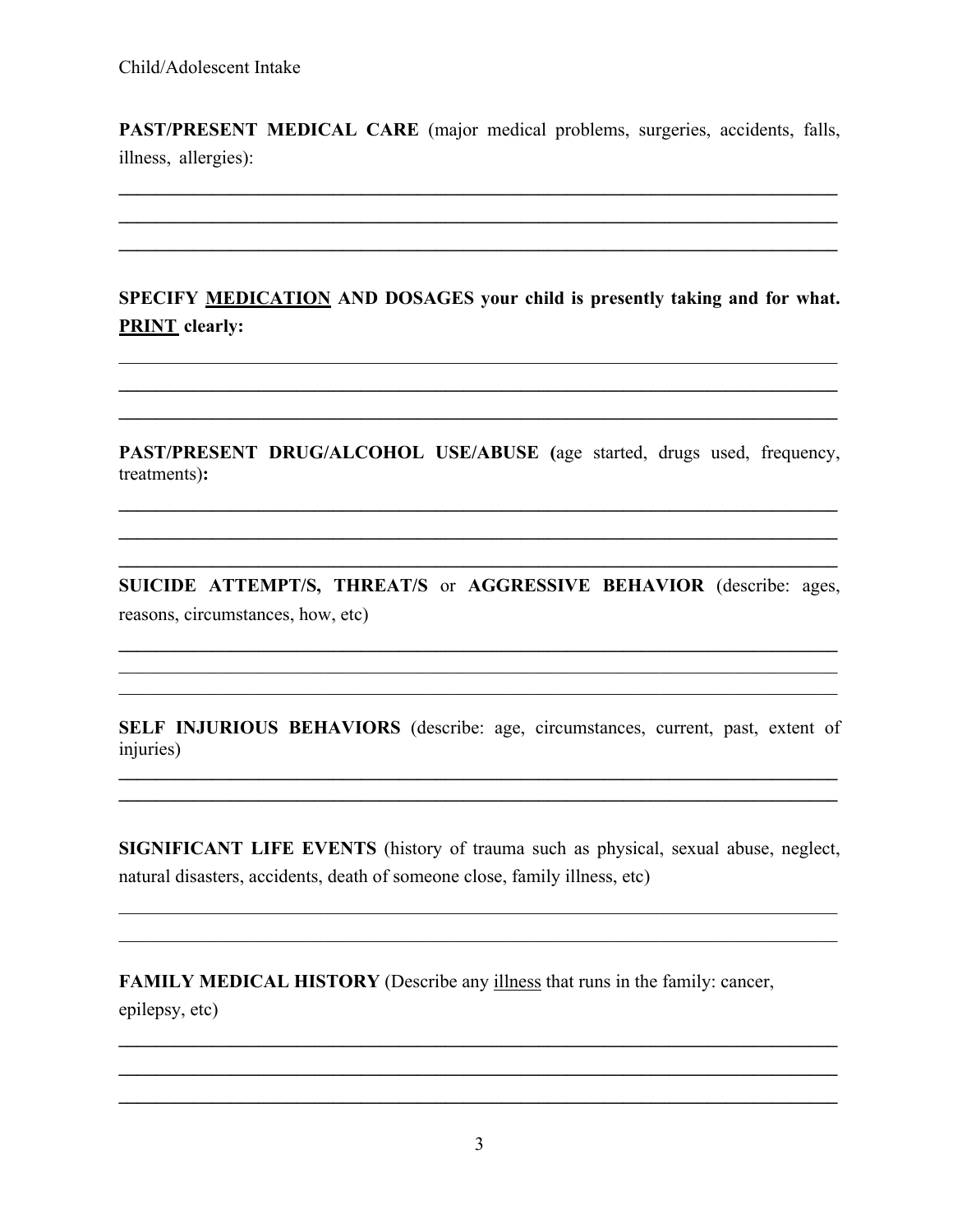**FRIENDSHIPS, RECREATION, ORGANIZED SPORTS, COMMUNITY, & SPIRITUALITY** (Describe quality, frequency, activities, etc.):

**\_\_\_\_\_\_\_\_\_\_\_\_\_\_\_\_\_\_\_\_\_\_\_\_\_\_\_\_\_\_\_\_\_\_\_\_\_\_\_\_\_\_\_\_\_\_\_\_\_\_\_\_\_\_\_\_\_\_\_\_\_\_\_\_\_\_\_\_\_\_\_\_\_\_\_\_\_ \_\_\_\_\_\_\_\_\_\_\_\_\_\_\_\_\_\_\_\_\_\_\_\_\_\_\_\_\_\_\_\_\_\_\_\_\_\_\_\_\_\_\_\_\_\_\_\_\_\_\_\_\_\_\_\_\_\_\_\_\_\_\_\_\_\_\_\_\_\_\_\_\_\_\_\_\_ \_\_\_\_\_\_\_\_\_\_\_\_\_\_\_\_\_\_\_\_\_\_\_\_\_\_\_\_\_\_\_\_\_\_\_\_\_\_\_\_\_\_\_\_\_\_\_\_\_\_\_\_\_\_\_\_\_\_\_\_\_\_\_\_\_\_\_\_\_\_\_\_\_\_\_\_\_**

**PAST/PRESENT THERAPY** (specify: month year/s, beginning—end), estimated no. of sessions, name, degree, phone & address, initial reason for therapy, Ind/Family, medication, brief description of the relationship and how helpful it was, and how/why it ended)**:**

**1. \_\_\_\_\_\_\_\_\_\_\_\_\_\_\_\_\_\_\_\_\_\_\_\_\_\_\_\_\_\_\_\_\_\_\_\_\_\_\_\_\_\_\_\_\_\_\_\_\_\_\_\_\_\_\_\_\_\_\_\_\_\_\_\_\_\_\_\_\_\_\_\_\_\_**

**\_\_\_\_\_\_\_\_\_\_\_\_\_\_\_\_\_\_\_\_\_\_\_\_\_\_\_\_\_\_\_\_\_\_\_\_\_\_\_\_\_\_\_\_\_\_\_\_\_\_\_\_\_\_\_\_\_\_\_\_\_\_\_\_\_\_\_\_\_\_\_\_\_\_\_\_\_ 2. \_\_\_\_\_\_\_\_\_\_\_\_\_\_\_\_\_\_\_\_\_\_\_\_\_\_\_\_\_\_\_\_\_\_\_\_\_\_\_\_\_\_\_\_\_\_\_\_\_\_\_\_\_\_\_\_\_\_\_\_\_\_\_\_\_\_\_\_\_\_\_\_\_\_\_ \_\_\_\_\_\_\_\_\_\_\_\_\_\_\_\_\_\_\_\_\_\_\_\_\_\_\_\_\_\_\_\_\_\_\_\_\_\_\_\_\_\_\_\_\_\_\_\_\_\_\_\_\_\_\_\_\_\_\_\_\_\_\_\_\_\_\_\_\_\_\_\_\_\_\_\_\_**

**\_\_\_\_\_\_\_\_\_\_\_\_\_\_\_\_\_\_\_\_\_\_\_\_\_\_\_\_\_\_\_\_\_\_\_\_\_\_\_\_\_\_\_\_\_\_\_\_\_\_\_\_\_\_\_\_\_\_\_\_\_\_\_\_\_\_\_\_\_\_\_\_\_\_\_\_\_**

*USE OTHER SIDE OF THE PAGE FOR MORE INFORMATION ABOUT PSYCHOTHERAPISTS*

**\_\_\_\_\_\_\_\_\_\_\_\_\_\_\_\_\_\_\_\_\_\_\_\_\_\_\_\_\_\_\_\_\_\_\_\_\_\_\_\_\_\_\_\_\_\_\_\_\_\_\_\_\_\_\_\_\_\_\_\_\_\_\_\_\_\_\_\_\_\_\_\_\_\_\_\_\_**

**FAMILY HISTORY OF ALCOHOLISM, MENTAL ILLNESS, OR VIOLENCE** (including suicide, depression, anxiety, hospitalizations in mental institutions, abuse, bizarre behaviors etc.):

**\_\_\_\_\_\_\_\_\_\_\_\_\_\_\_\_\_\_\_\_\_\_\_\_\_\_\_\_\_\_\_\_\_\_\_\_\_\_\_\_\_\_\_\_\_\_\_\_\_\_\_\_\_\_\_\_\_\_\_\_\_\_\_\_\_\_\_\_\_\_\_\_\_\_\_\_\_ \_\_\_\_\_\_\_\_\_\_\_\_\_\_\_\_\_\_\_\_\_\_\_\_\_\_\_\_\_\_\_\_\_\_\_\_\_\_\_\_\_\_\_\_\_\_\_\_\_\_\_\_\_\_\_\_\_\_\_\_\_\_\_\_\_\_\_\_\_\_\_\_\_\_\_\_\_**

## **DEVELOPMENTAL HISTORY**

 **Were medications taken during pregnancy?**

 $Y$ es; specify No Unknown

**Did the birth mother consume alcoholic beverages or abuse any street drugs during pregnancy?**

Yes; specify No Unknown

**Did the birth mother experience any physical or emotional problems during pregnancy?**

| Yes; specify |  |
|--------------|--|
|              |  |

**Was delivery normal?** \_\_\_\_Yes \_\_\_\_ Unknown No; specify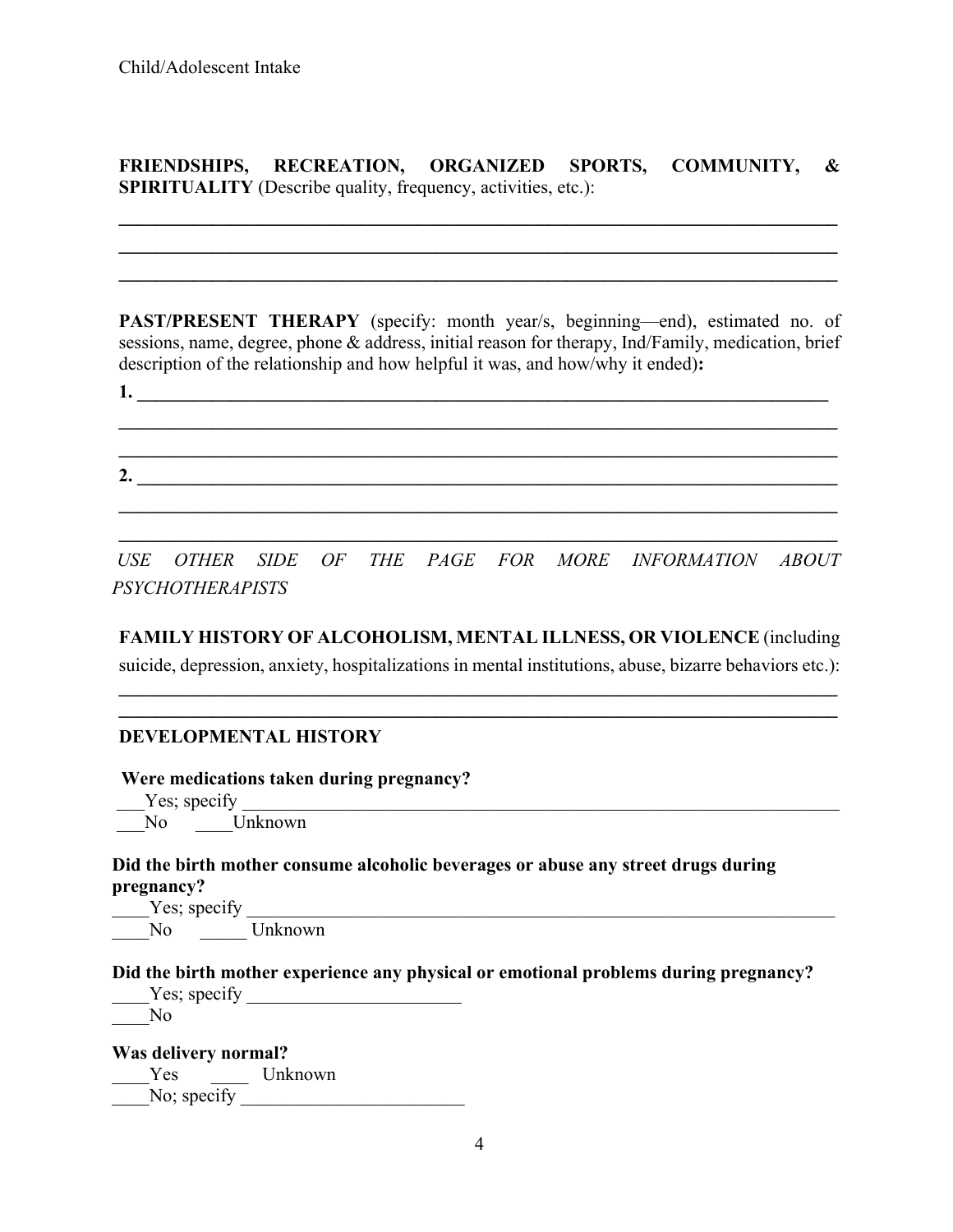| What was the child's birth weight?                                                                                                                                                    |                                                                                                                                     |
|---------------------------------------------------------------------------------------------------------------------------------------------------------------------------------------|-------------------------------------------------------------------------------------------------------------------------------------|
| $\frac{1}{\sqrt{1-\frac{1}{2}}}\cos \frac{1}{2}$ oz.                                                                                                                                  |                                                                                                                                     |
| Unknown                                                                                                                                                                               |                                                                                                                                     |
|                                                                                                                                                                                       | Did the baby experience any problems immediately after birth?                                                                       |
|                                                                                                                                                                                       |                                                                                                                                     |
| Yes; specify<br>No Unknown                                                                                                                                                            |                                                                                                                                     |
| Has the child ever required hospitalization?                                                                                                                                          |                                                                                                                                     |
| $Y$ es; specify $\frac{V}{V}$ Unknown                                                                                                                                                 |                                                                                                                                     |
| At what age did your child do the following?<br>crawled<br>walked by self<br>talked in single words<br>talked in sentences<br>fed self<br>potty training<br>rode a bike<br>Nightmares | Check behaviors that apply and provide any further explanation in the comment section.<br>Separation Anxiety<br>Encopresis(soiling) |
| Theft<br>Fire Setting                                                                                                                                                                 | Lying<br>Cruelty to Animals                                                                                                         |
| Physical Abuse                                                                                                                                                                        | <b>Sexual Abuse</b>                                                                                                                 |
| Temper Tantrums                                                                                                                                                                       |                                                                                                                                     |
|                                                                                                                                                                                       | Comments: Note of the Comments:                                                                                                     |
| Positive, jumps right in<br>Withdrawn, tends not to participate                                                                                                                       | How would you describe your child's approach to new situations?                                                                     |
| Slow to warm up; cautious                                                                                                                                                             |                                                                                                                                     |
| Positive (happy, laughing, upbeat, hopeful)<br>Negative (depressed, cranky, angry, hostile)<br>Mixed but more positive, than negative                                                 | How would you generally describe your child's overall mood?                                                                         |

\_\_\_\_Mixed but more negative than positive